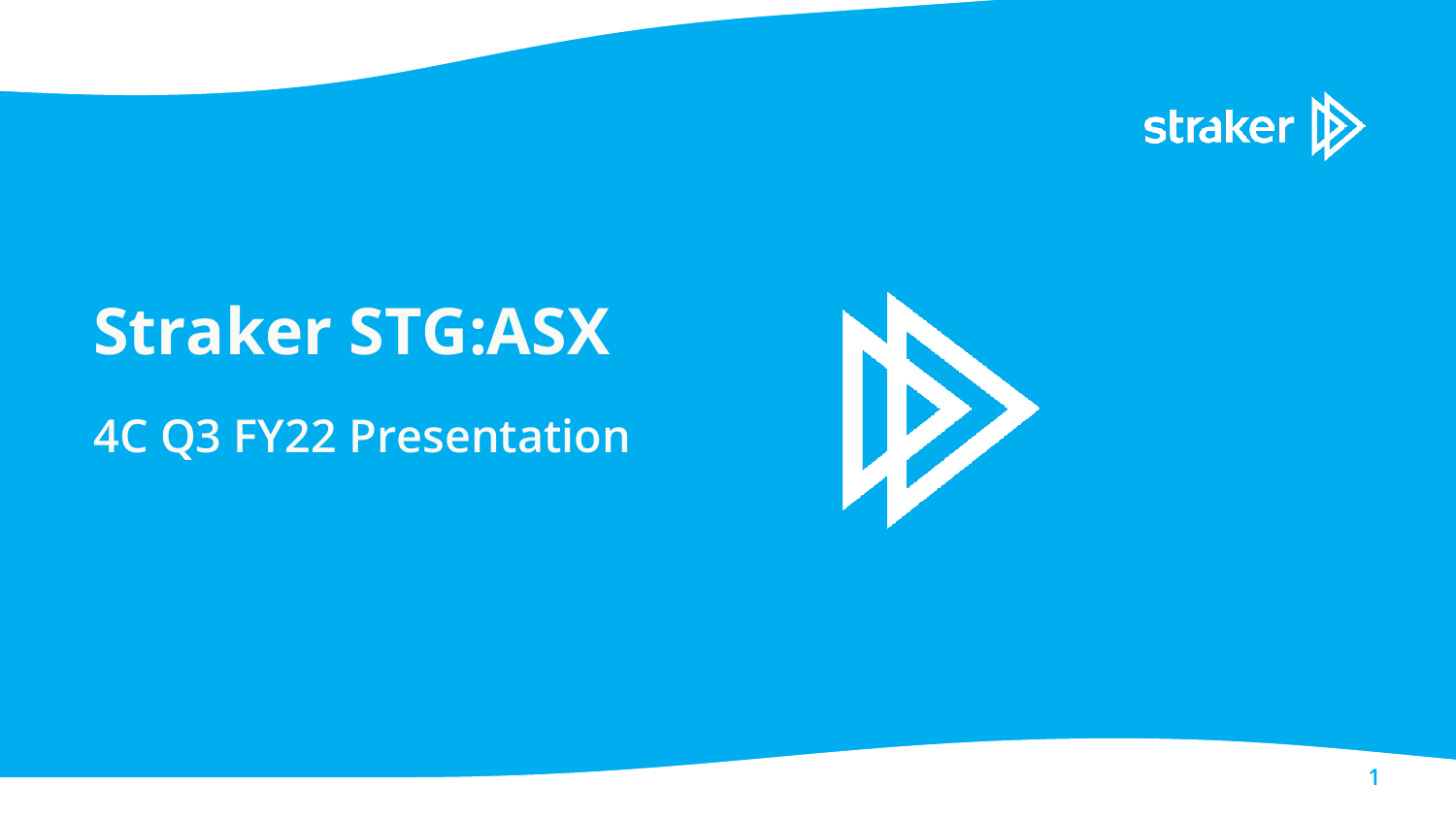



The Market Opportunity is now stronger than ever, as we see larger users of translation services looking to **consolidate vendors**, needing **productivity enhancing AI enabled** solutions and more **automation in the process** workflows for translation.

Our mixture of industry leading AI technology, global services and sales delivery teams along with an enterprise proven solution puts us in a very good position.

## straker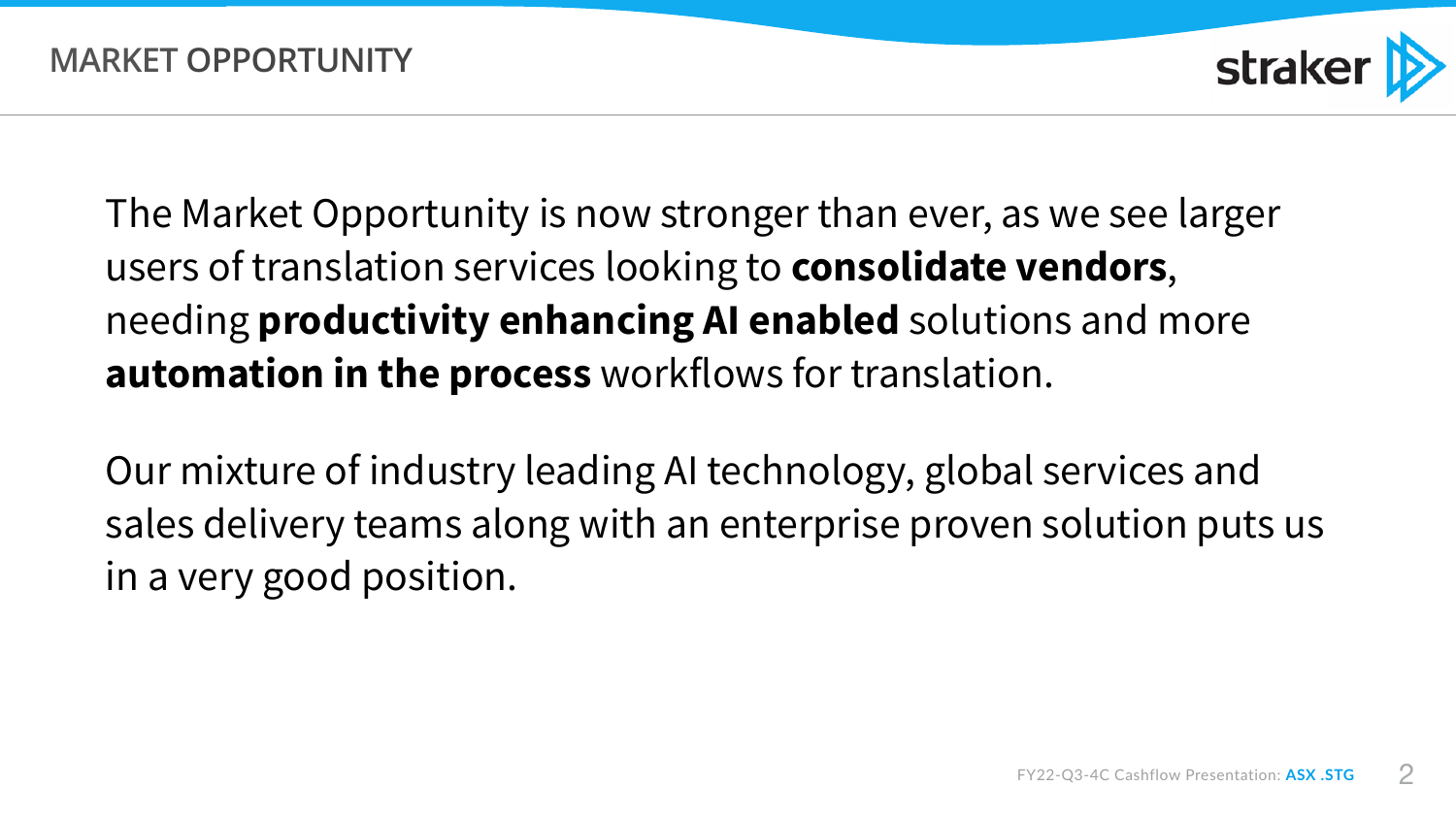



### **99% revenue growth and positive adjusted EBITDA - a new phase showing that the operating leverage from our technology is now starting to deliver returns**

- Revenue of \$15 million up 99% (101% in constant currency ) vs pcp and up 26% vs last

- quarter;
- Strong balance sheet with no debt and cash of \$17.5m;
- Positive operating cashflow
- \$60m annualised revenue run-rate
- to support our growth ambitions

## straker D

- Straker is financially secure, has the cashflow, balance sheet and strong repeating revenues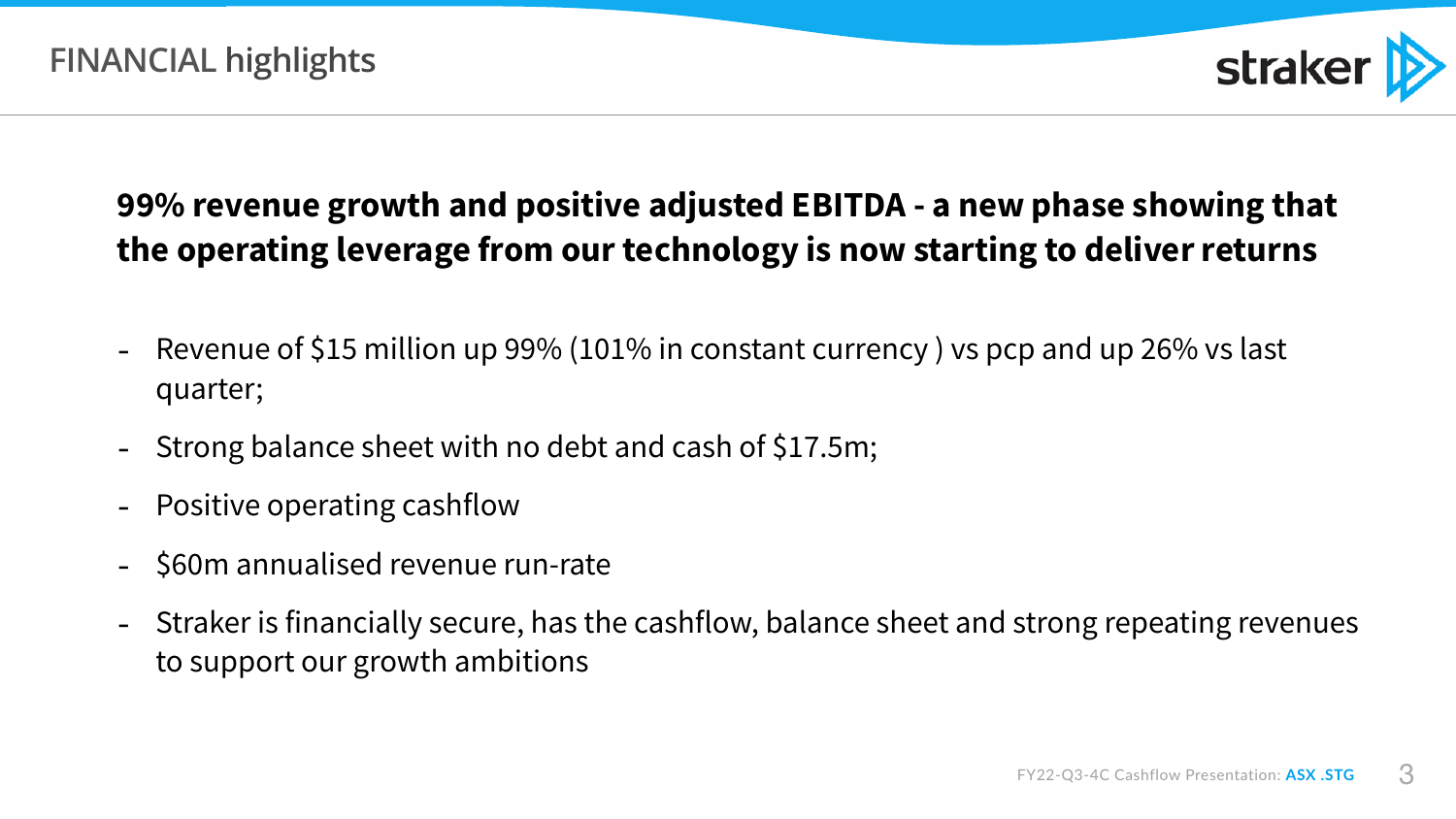#### **Straker are executing at pace and scale and are well positioned as a technology leader, in one of the few \$50bn+ industries that has yet to get consolidated through technology**

- IBM ramp up in-line with expectations and significant progress with API automation across the IBM businesses
- Opened a Philippines office to relieve HR growth pressures as we rapidly scale. We now have 14 staff located in our Philippines office
- North American new business team closed 5 new enterprise deals that will vary in annual revenue contribution for FY23 from 100-500k year
- Lingotek had the best quarter in its company history off the back of a significant deal with an existing customer
- Post quarter-end closed our 9th M&A deal with the purchase of IDEST which had LTM revenue of NZ\$6.6m and long term contracts with major global institutions along with significant growth opportunities. No revenue was recorded in Q3 from IDEST

## straker D





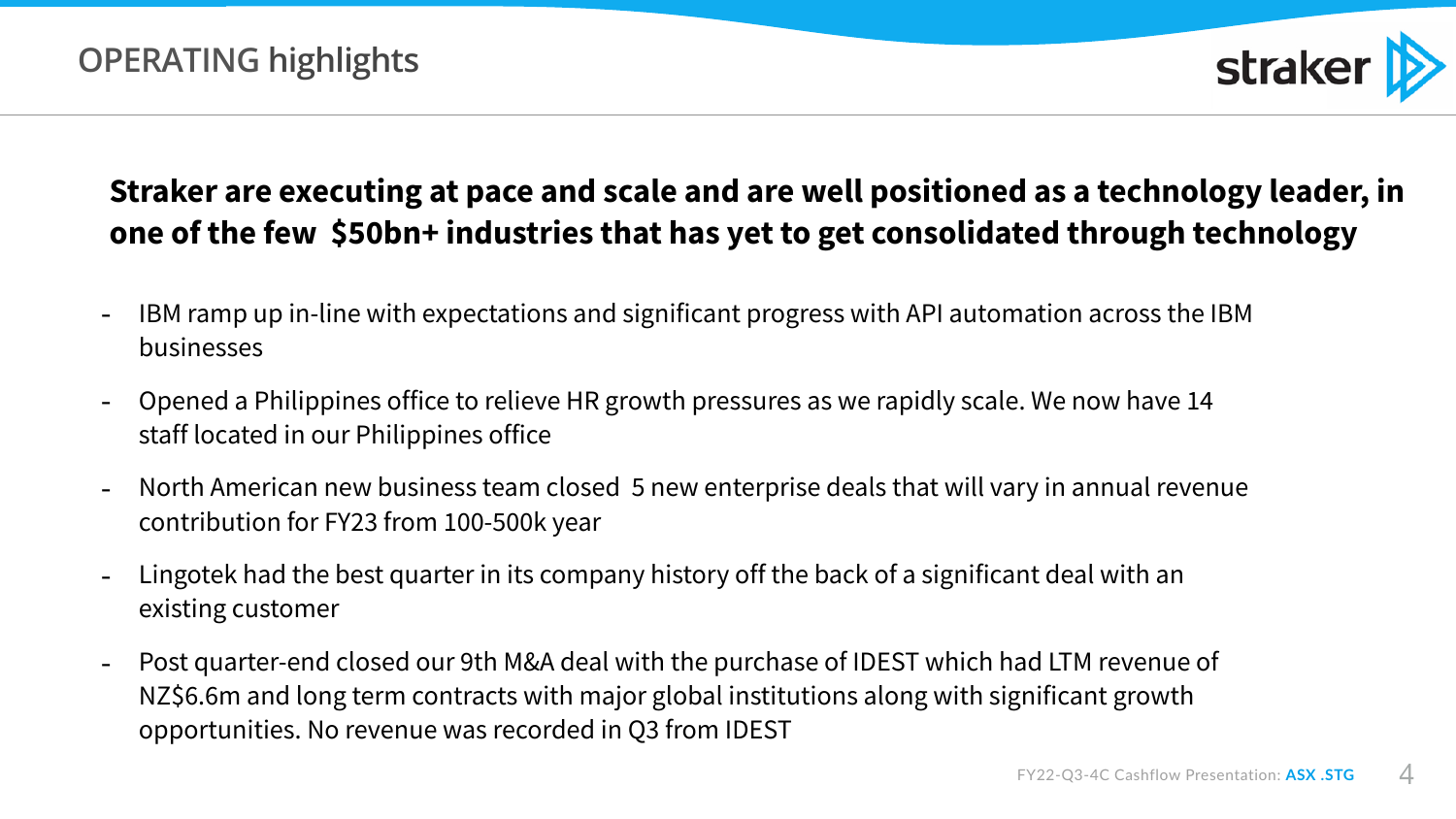#### **Annualised Quarterly Results**



## straker |



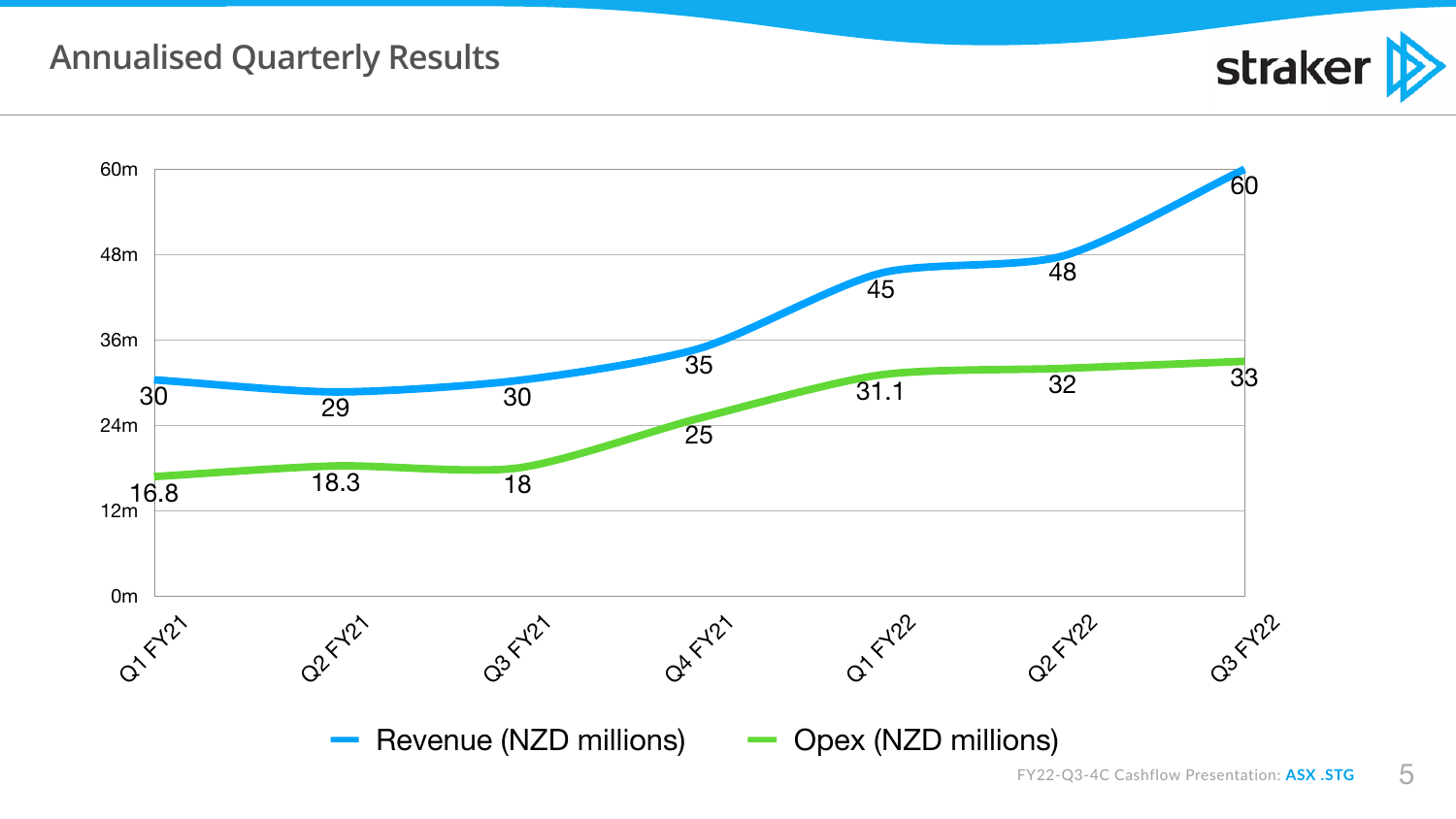

#### **Technology OPPORTUNITY**



### **The long term opportunity remains simple, powerful and large**

- 1. AI will assist human translators and make them more productive
- 2. Automation will streamline production workflow processes and require less human intervention
- 3. Data will drive machine learning efficiency
- 4. Speed is the key we are very close to 1,000 words an hour on average

#### **RAY - Industry Leading Platform**

- Centralised platform ensuring all translations are utilising one platform, enables AI

- All data assets collected centrally and used to drive future improvements in

- driven adaptive translation process
- productivity
- customers

## straker

- Comprehensive automation and workflow features to streamline the process for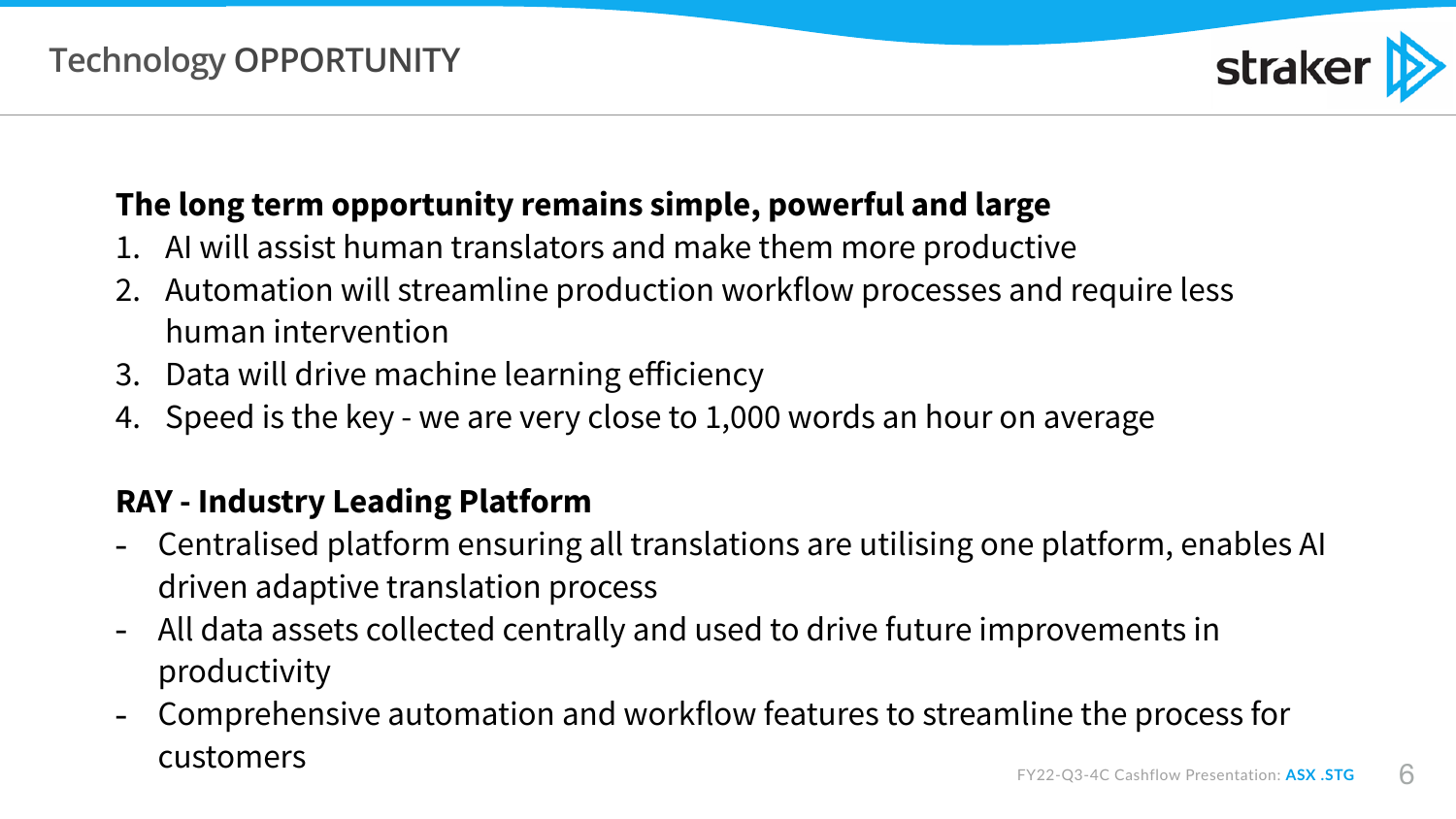FY22-Q3-4C Cashflow Presentation: **ASX .STG**



**Exponential Translation Memory Growth** 

7

A.I. Engines are driven by data, and margins improve when the engines are more efficient because of greater data input - in Q3 we were accelerating the collection of data at an exponential pace and scale



## straker

Number of Human Memory Items Added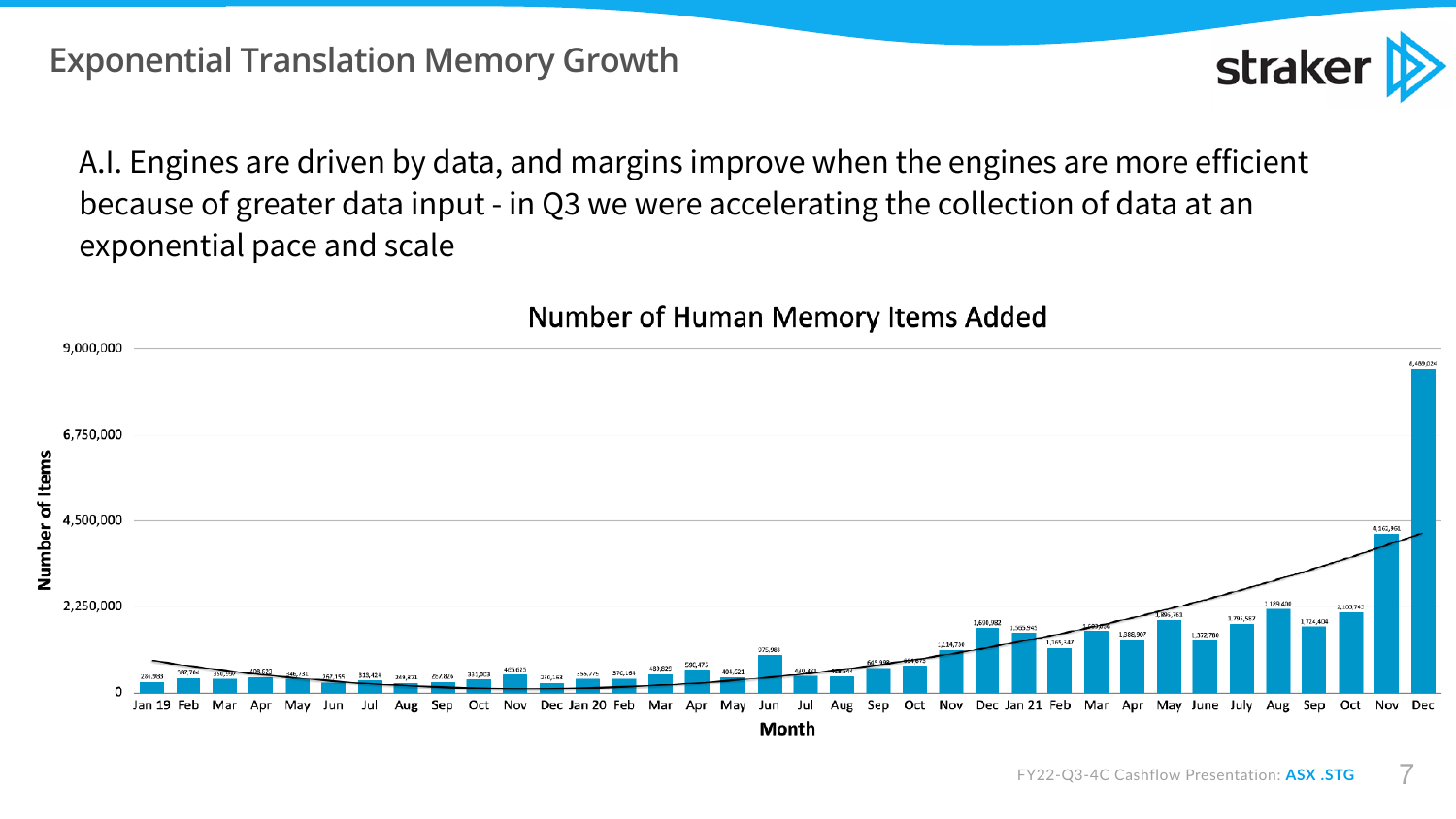



- LTM revenues of €4 million (NZD\$6.63 million) and approximately 10% EBITDA
- Binding agreement to acquire IDEST shares for an initial consideration of EUR€1.75million (NZ2.9 million), comprising EUR €1.5m million in cash and EUR €250 thousand in shares at transaction completion plus deferred consideration based on revenue milestones
- Extends and consolidates Straker's presence in the multi-billion-dollar European market
- Opens the largest translation market in Europe through established relationships with major enterprise customers and partners, including the United Nations and European Commission
- IDEST's management team, including its founder/CEO to be aligned with acquisition success via a performance-linked earn-out structure and will continue in management post-deal close
- Competitively priced acquisition
- Acquisition funded through Straker's existing debt-free balance sheet

## straker

#### **Brussels based company with 18 staff, strong clients in the international institutional space such as European Commission and UN. Long term contracts and significant opportunities to expand into other languages from the base contracts.**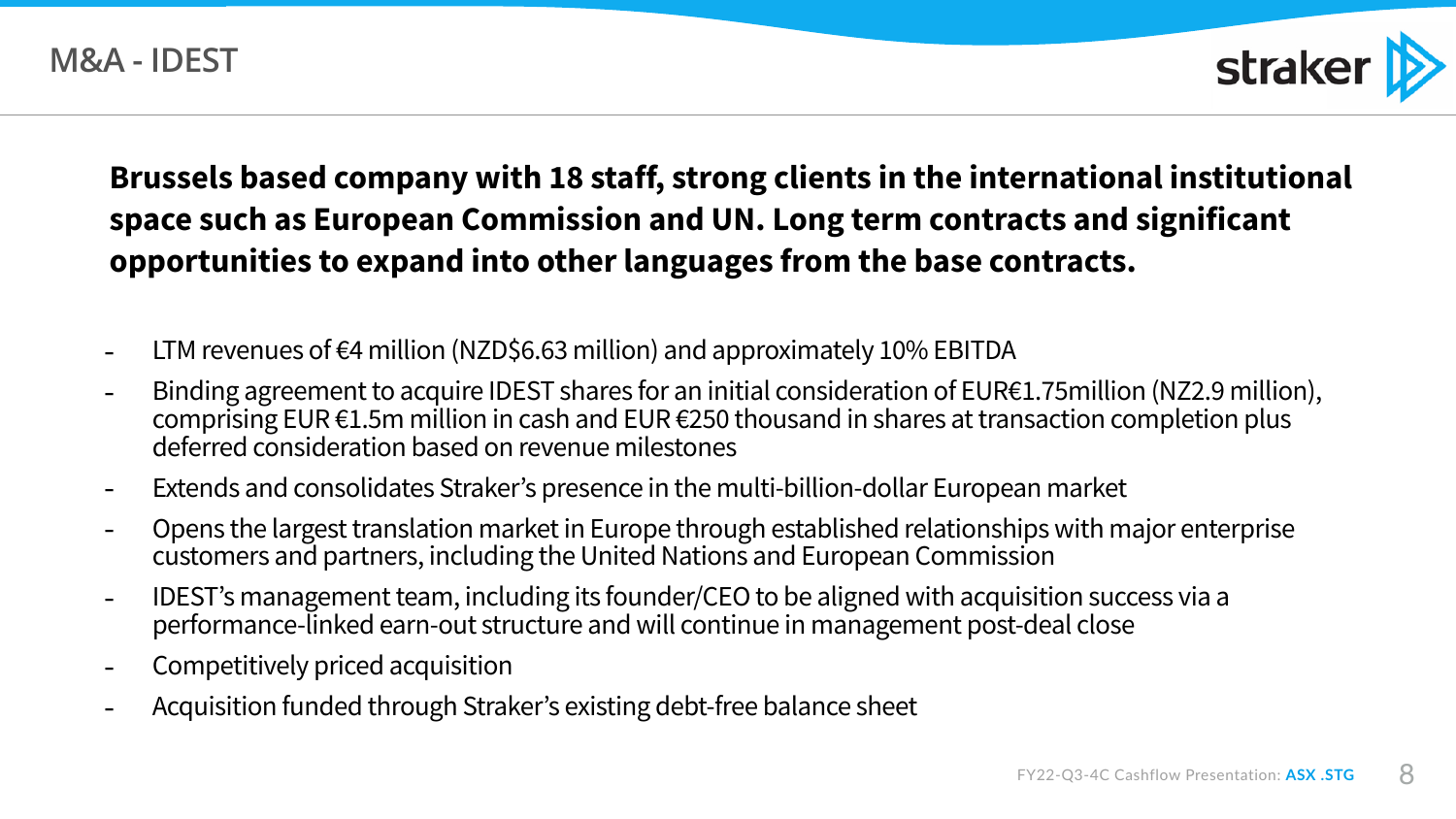



#### **Outlook**



#### **A period of strong growth combined with steady opex and margins, cementing a solid base for our aspirational goal of reaching \$100m in revenue**

- The outlook is strong, driven primarily by better-than-expected organic growth and a modest contribution from M&A
- Bed in new customers, IDEST and look to optimise our global resources as we focus on strong margins and steady opex
- Continue onramp of IBM content and systems, looking at other opportunities outside of the core translation focus.
- More investment into our new business team driving growth in Europe and North America
- Focus on R&D around speed and productivity of translations; both give us more market leverage and/or margin gains

## straker |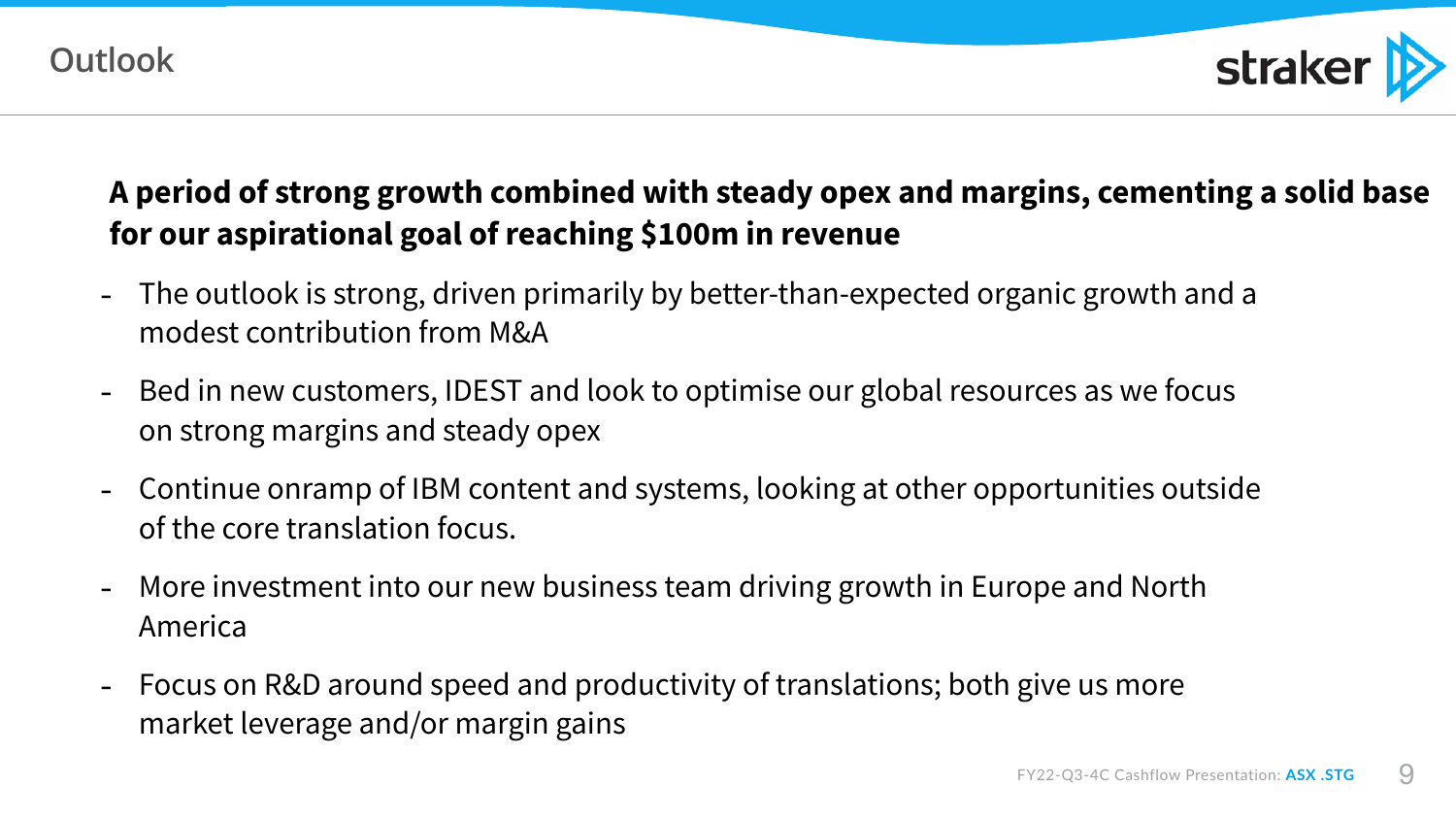

## straker **ID**

FY22-Q3-4C Cashflow Presentation: **ASX .STG 10**